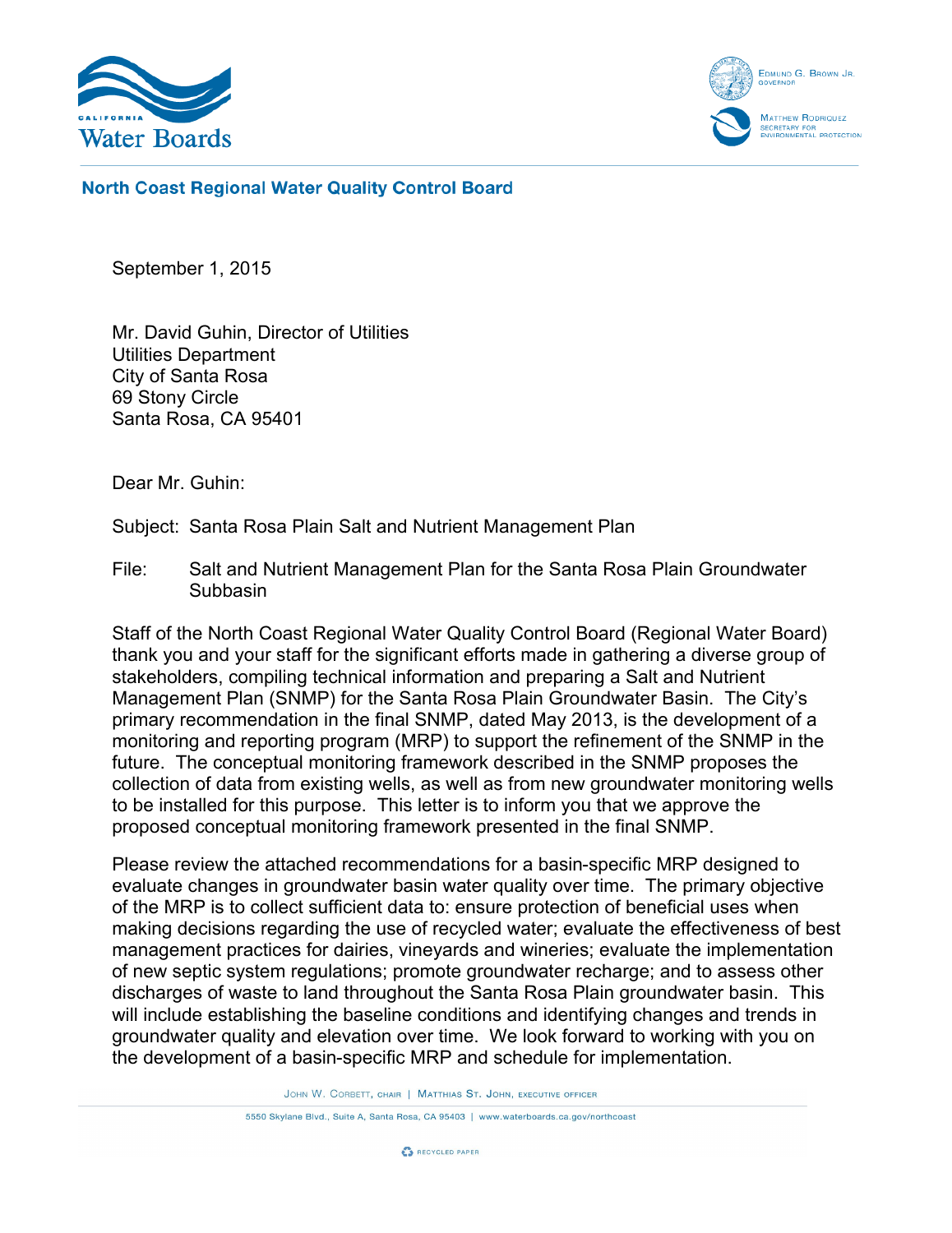Regional Water Board staff is available to discuss the MRP at your convenience. Please feel free to contact staff Environmental Scientist Jeremiah Puget at (707) 576- 2835 or [Jeremiah.Puget@waterboards.ca.gov](mailto:Jeremiah.Puget@waterboards.ca.gov) with any questions or concerns.

Sincerely,

Original signed by

Matthias St. John Executive Officer

150901\_JJP\_dp\_SR\_SNMP\_MRP\_Ltr

Attachment: Necessary Components of a Basin-Specific Monitoring and Reporting Program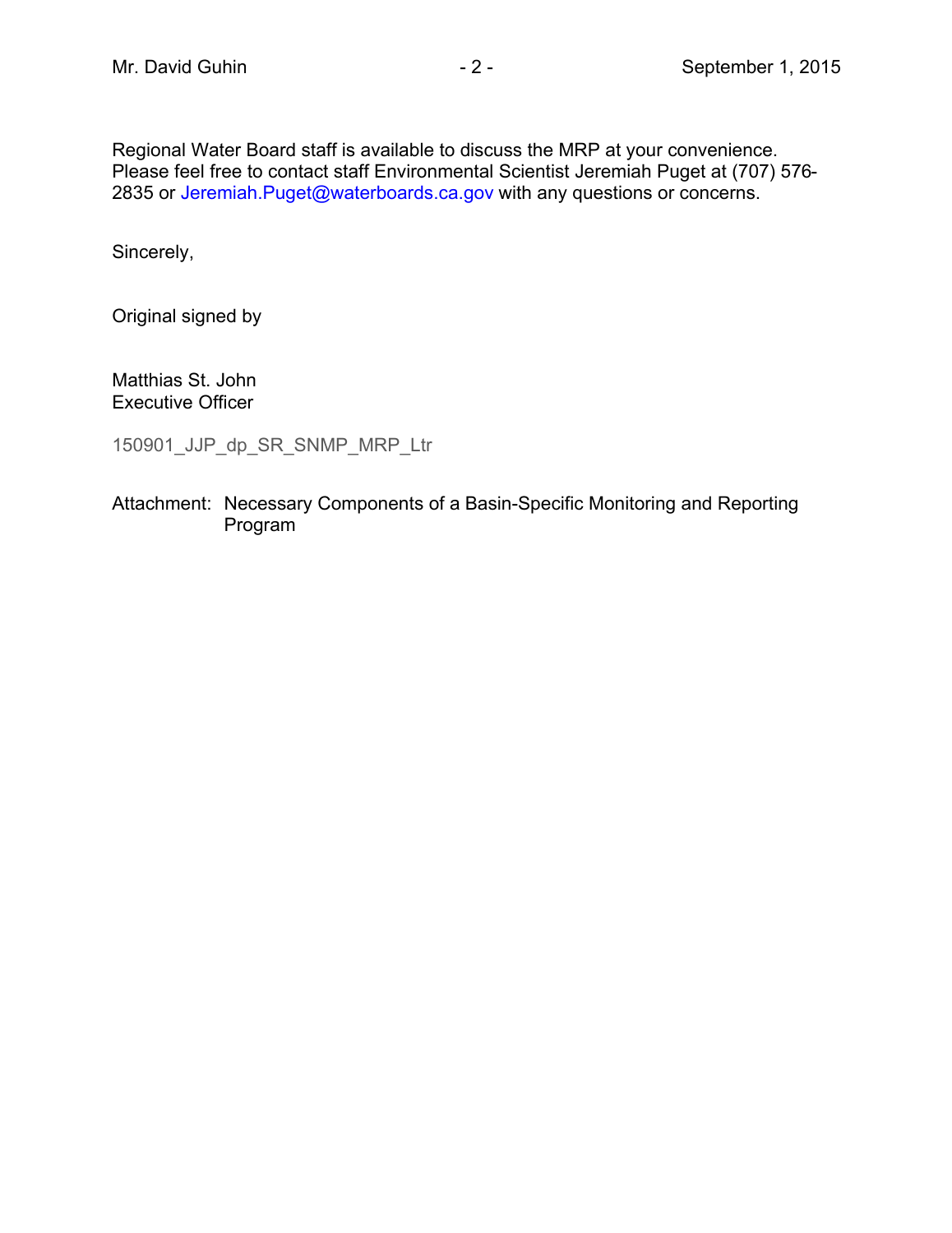#### **Necessary Components of a Basin-Specific Monitoring and Reporting Program**

#### **1. Goals and Objectives**

The objective is to develop a basin-wide groundwater monitoring plan that will allow for a comprehensive assessment of water quality in relation to beneficial uses supported within the basin and applicable water quality objectives. Several localized and project-specific monitoring programs exist throughout the Santa Rosa Plain basin. These include monitoring of ground and surface waters by various agencies to comply with regulatory requirements, as well as voluntary monitoring efforts by agencies and environmental groups. In keeping with the Recycled Water Policy's (Policy) preferred approach, it is recommended that there be an inventory of all water quality monitoring and data collection within each groundwater basin as a starting point in developing a basin-wide groundwater monitoring plan. Compilation and review of existing programs and groundwater quality reports will reduce the potential for redundancy, and also assist in identifying data gaps that need to be addressed.

Regulatory agencies that are involved in statewide monitoring of groundwater quality for the purpose of assessing and protecting groundwater resources include the State Water Resources Control Board (State Water Board- Division of Water Quality, Division of Drinking Water, Office of Research and Planning), Department of Water Resources, Department of Toxic Substances Control, Department of Pesticide Regulation, and the U.S. Geological Survey (USGS). State Water Board's online groundwater information system, GeoTracker/ Groundwater Ambient Monitoring and Assessment (GAMA) provides access to groundwater quality monitoring data from these agencies as well as other Regional Water Boards and the Lawrence Livermore National Laboratory. This information is available on the GAMA program website.

[http://www.waterboards.ca.gov/water\\_issues/programs/gama/geotracker\\_gama.s](http://www.waterboards.ca.gov/water_issues/programs/gama/geotracker_gama.shtml) [html](http://www.waterboards.ca.gov/water_issues/programs/gama/geotracker_gama.shtml)

Results from these monitoring efforts may be used in conjunction with those generated by water purveyors, managers and private entities in determining the scope of the monitoring plan. Stakeholders are also encouraged to use the 2003 USGS report titled "Framework for a Ground Water Quality and Assessment Program for California" as a resource when developing the monitoring plan. This document is available at:

http://www.waterboards.ca.gov/water\_issues/programs/gama/docs/usgs\_rpt\_729 03\_wri034166.pdf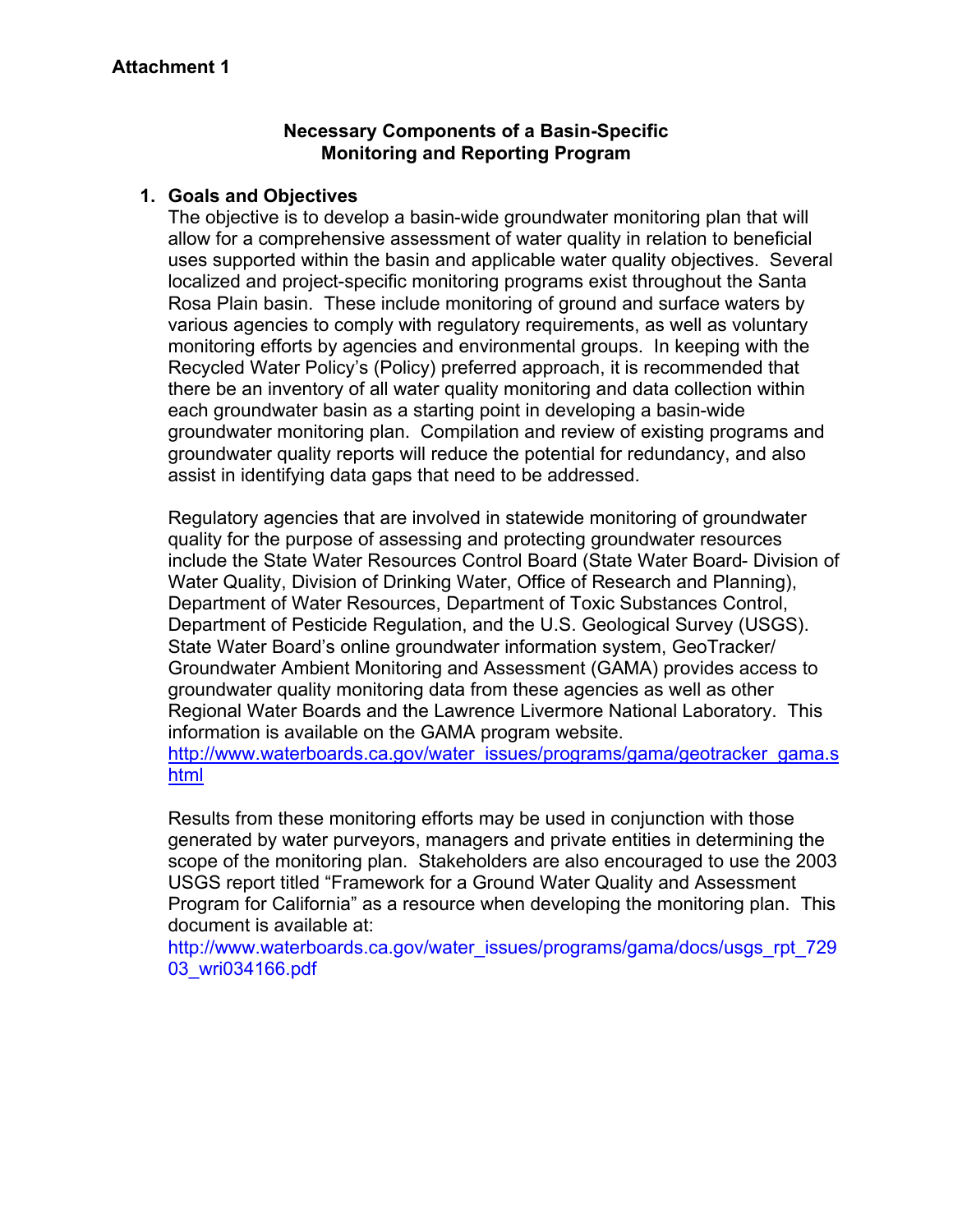### **2. Basin/Watershed Characterization and Baseline**

The purpose of a baseline is to assess data over time and analyze possible trends in groundwater data. Regional Water Board staff recommends that the baseline characterization of the groundwater basin reflect the information in the USGS Scientific Investigation Report 2013-5118 (*Hydrological and Geochemical Characterization of the Santa Rosa Plain Watershed, Sonoma County, California*).

# **3. Monitoring Well Installation Work Plan**

Prior to installing new groundwater monitoring wells for the purpose of basin monitoring and assessment a well installation work plan shall be submitted to the Regional Water Board for review and concurrence. Well installation work plans should include:

- i. A scope of work;
- ii. Well location determinations and pre-field work activities;
- iii. Soil sample collection and analysis;
- iv. Monitoring well development;
- v. Field procedures;
- vi. Well location figures (general and specific); and
- vii. Proposed well construction diagrams.

# **4. Sampling Design Plan**

A basin-wide sampling design plan that is intended to gather representative data will need to include the following:

- a) Representative monitoring locations in:
	- i. Each of the five major sub-basins of the Santa Rosa Plain (Wilson Grove, Cotati, Windsor, Rincon Valley, and Mayacamas Mountain Upland);
	- ii. Each of the four major geologic formations underlying the Santa Rosa Plain (Glen Ellen Formation, Wilson Grove Formation, Sonoma Volcanics and Petaluma Formation);
	- iii. Deep (>150' bgs) and shallow (<150' bgs) groundwater bearing units; and
	- iv. Each of the major land use types identified in the SNMP;
- b) Methodologies for:
	- i. Eliminating redundant data;
	- ii. Data weighting to address sample representativeness and statistical significance;
- c) A well location map with depth dependent data;
- d) Given the importance of the shallow groundwater resource in the Santa Rosa Plain groundwater basin, siting criteria for any well locations should emphasize shallow groundwater assessment and data gaps in major land uses;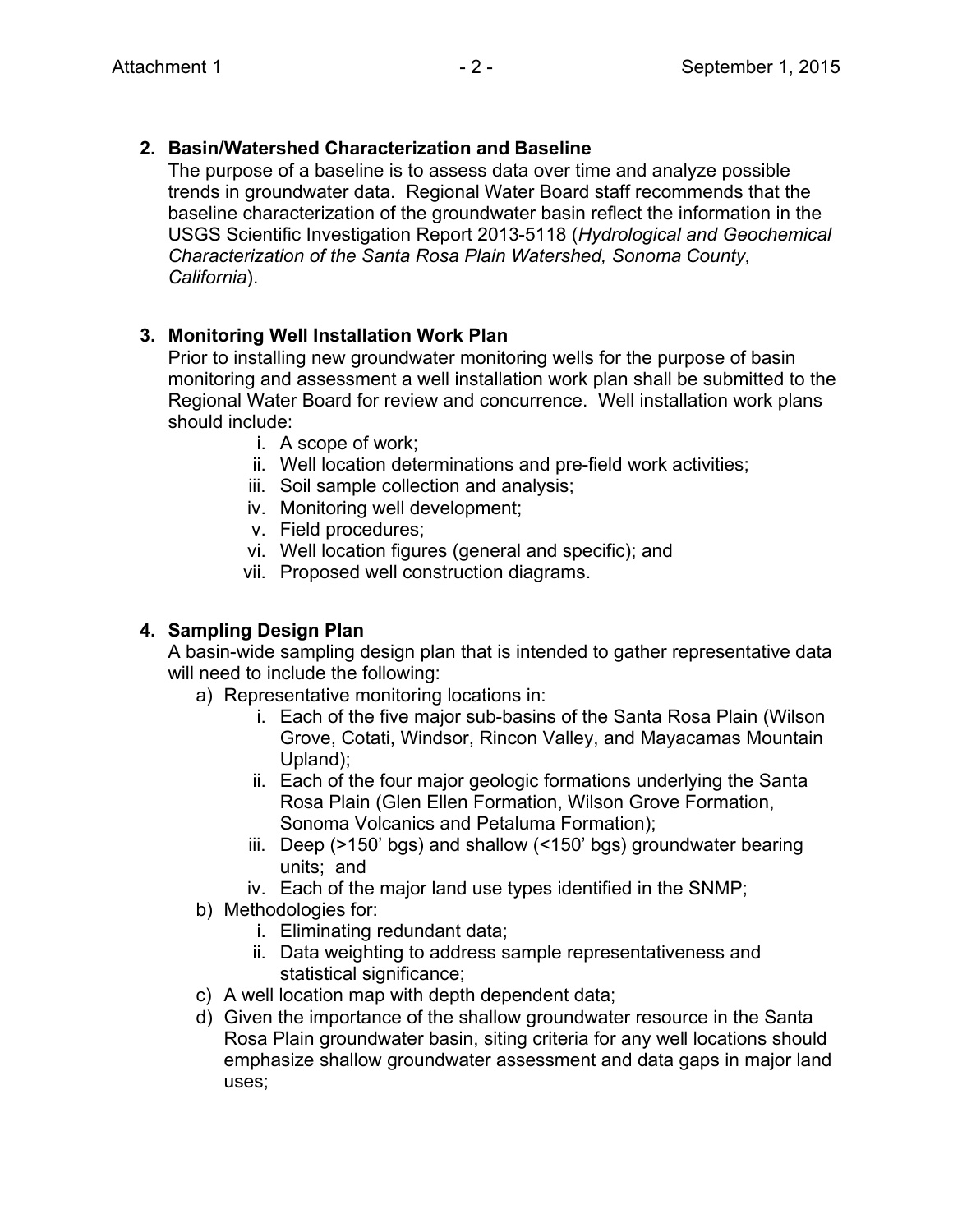- e) Wells should be identified based on purpose (e.g., DW for drinking water supply, E for evaluation, CD for contaminant detection, and CA for corrective action.);
- f) Basin-wide water level/ water balance monitoring;
- g) The *Water Quality Control Policy for Siting, Design, Operation, and Maintenance of Onsite Wastewater Treatment Systems* (OWTS Policy) was adopted by the State Water Board on June 19, 2012. The OWTS Policy includes some monitoring requirements, which should be considered in conjunction with Sonoma County as they develop a Local Agency Management Plan (LAMP) to maximize the efficiency and coordination of sampling activities in areas affected by both Recycled Water and OWTS policies.
- h) Individual Waste Discharge Requirement (WDR)-related monitoring programs can and should be modified to facilitate consistent, scientifically defensible, and cost-effective regional groundwater monitoring programs while also maintaining a sufficient level of individual discharger monitoring to document compliance with applicable WDRs. Allowable modifications will generally be restricted to the following:
	- i. Development of basin/sub-basin consistent compliance monitoring requirements (i.e., monitoring parameters/constituents and frequencies for water supply, influent, effluent, and receiving water including both groundwater and surface water for participating stakeholders subject to WDRs for similar types of discharges that are consistent with the regional groundwater monitoring program.

# **5. Primary Constituents of Concern**

Consider an expansion of the primary constituents of concern to include

- a) Electrical conductivity (EC)
- b) pH
- c) Nitrate,
- d) Total Dissolved Solids (TDS),
- e) Arsenic,
- f) Sodium,
- g) Chloride,
- h) Sulfate, and
- i) Boron

Additionally, to further evaluate baseline conditions consider monitoring of constituents of emerging concern per the Recycled Water Policy as amended by State Water Board Resolution No. 2013-0003. The amended Recycled Water Policy can be found at:

[http://www.waterboards.ca.gov/water\\_issues/programs/water\\_recycling\\_polic](http://www.waterboards.ca.gov/water_issues/programs/water_recycling_policy/docs/rwp_revtoc.pdf) [y/docs/rwp\\_revtoc.pdf](http://www.waterboards.ca.gov/water_issues/programs/water_recycling_policy/docs/rwp_revtoc.pdf)